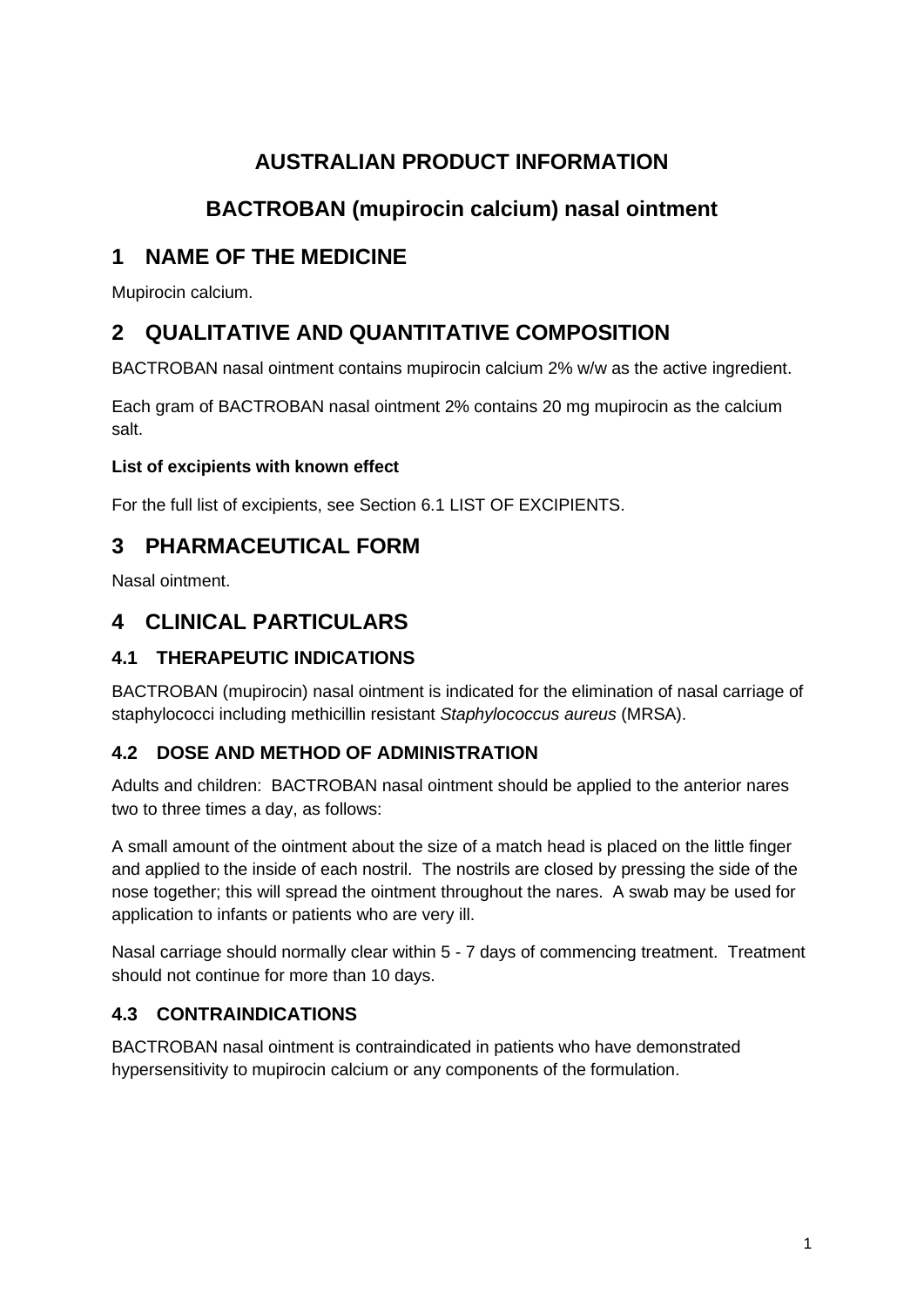### **4.4 SPECIAL WARNINGS AND PRECAUTIONS FOR USE**

If a reaction suggesting sensitivity or chemical irritation should occur with the use of BACTROBAN nasal ointment, treatment should be discontinued, the product should be wiped off and appropriate alternative therapy for the infection instituted.

BACTROBAN nasal ointment formulation is not suitable for ophthalmic use.

Avoid contact with the eyes. If contaminated, the eyes should be thoroughly irrigated with water until the ointment residues have been removed.

As with other antibacterial products, prolonged use may result in overgrowth of nonsusceptible organisms, including fungi. Appropriate measures should be taken if this occurs.

The occurrence of resistance to topical mupirocin has occasionally been reported. The possibility of the development of resistance following intranasal use should therefore be borne in mind, particularly in treatment courses lasting longer than 5-7 days. Long term, continuous use of BACTROBAN nasal ointment should be avoided to minimise this possibility, particularly in the hospital environment.

Pseudomembranous colitis has been reported with the use of antibiotics and may range in severity from mild to life-threatening. Therefore, it is important to consider its diagnosis in patients who develop diarrhoea during or after antibiotic use. Although this is less likely to occur with topically applied mupirocin, if prolonged or significant diarrhoea occurs or the patient experiences abdominal cramps, treatment should be discontinued immediately and the patient investigated further.

#### **Use in the elderly**

No data available.

#### **Paediatric use**

No data available.

#### **Effects on laboratory tests**

No data available.

## **4.5 INTERACTIONS WITH OTHER MEDICINES AND OTHER FORMS OF INTERACTIONS**

BACTROBAN nasal ointment should not be mixed with other preparations as there is a risk of dilution, resulting in a reduction in the antibacterial activity and potential loss of stability of the mupirocin in the ointment.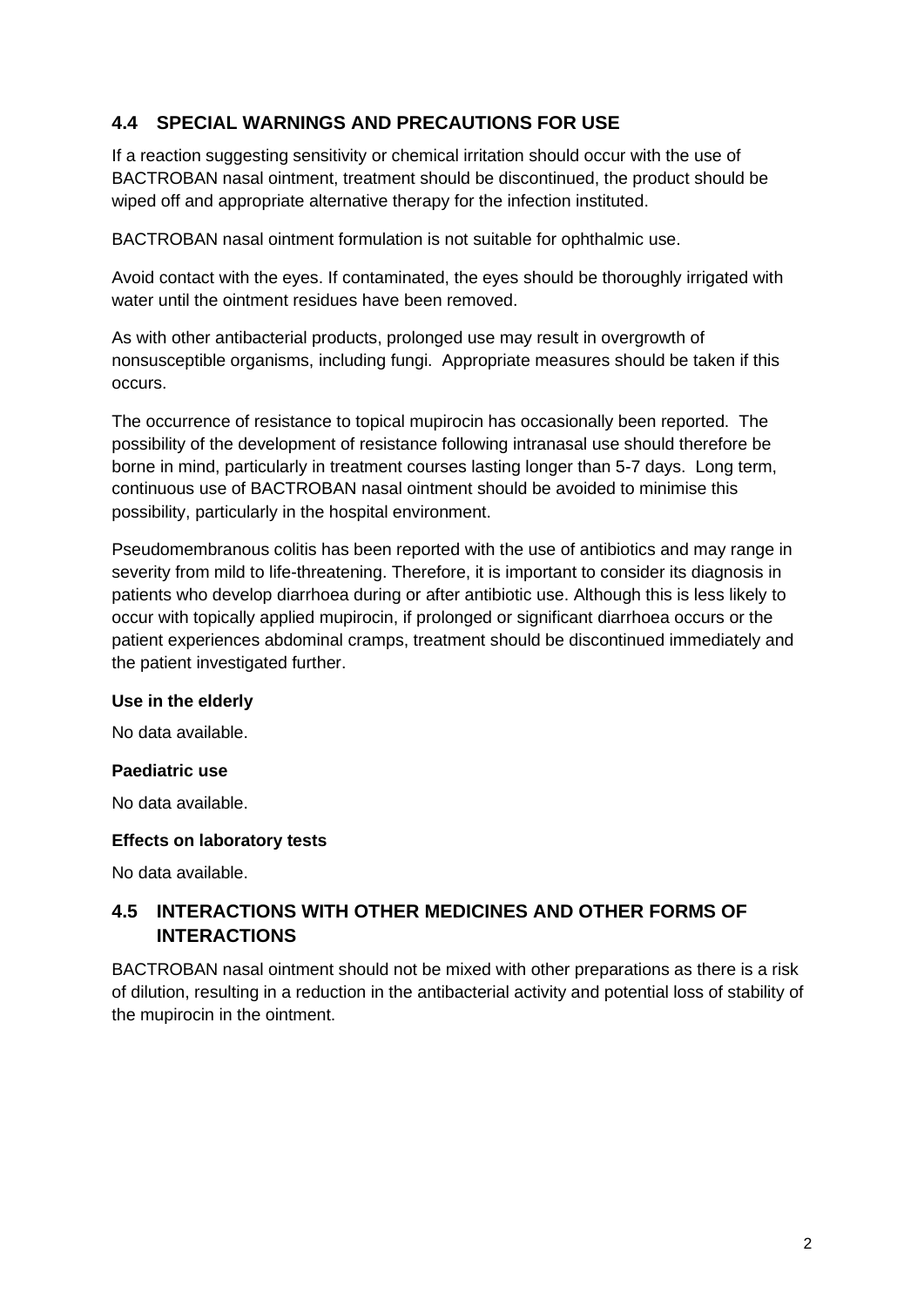## **4.6 FERTILITY, PREGNANCY AND LACTATION**

#### **Effects on fertility**

No data available.

### **Use in pregnancy**

(Pregnancy Category B1)Reproduction studies have been performed in rats and rabbits at systemic doses up to 160 mg/kg and have revealed no evidence of impaired fertility or harm to the foetus due to mupirocin.

Adequate human data on use during pregnancy are not available. Because animal studies are not always predictive of human response, this drug should be used during pregnancy only if clearly needed.

### **Use in lactation**

Adequate human data on use during lactation are not available. Caution should be exercised when BACTROBAN nasal ointment is administered to a nursing woman.

### **4.7 EFFECTS ON ABILITY TO DRIVE AND USE MACHINES**

The effects of this medicine on a person's ability to drive and use machines were not assessed as part of its registration.

## **4.8 ADVERSE EFFECTS (UNDESIRABLE EFFECTS)**

The following local adverse reactions with an overall incidence of approximately 2%, have been reported in connection with the use of this product: irritation, itching, tingling, burning, stinging, soreness, facial pain over maxillae, post nasal drip, sinusitis, rhinitis and conjunctivitis. However, less than 0.2% of patients withdrew due to adverse experiences.

Systemic allergic reactions including anaphylaxsis, generalised rash, urticaria and angioedema have been reported very rarely.

#### **Reporting suspected adverse effects**

Reporting suspected adverse reactions after registration of the medicinal product is important. It allows continued monitoring of the benefit-risk balance of the medicinal product. Healthcare professionals are asked to report any suspected adverse reactions at [www.tga.gov.au/reporting-problems.](http://www.tga.gov.au/reporting-problems)

### **4.9 OVERDOSE**

There is currently limited experience with overdosage of BACTROBAN.

There is no specific treatment for an overdose of BACTROBAN. In the event of overdose, the patient should be treated supportively with appropriate monitoring as necessary.

For information on the management of overdose, contact the Poisons Information Centre on 13 11 26 (Australia).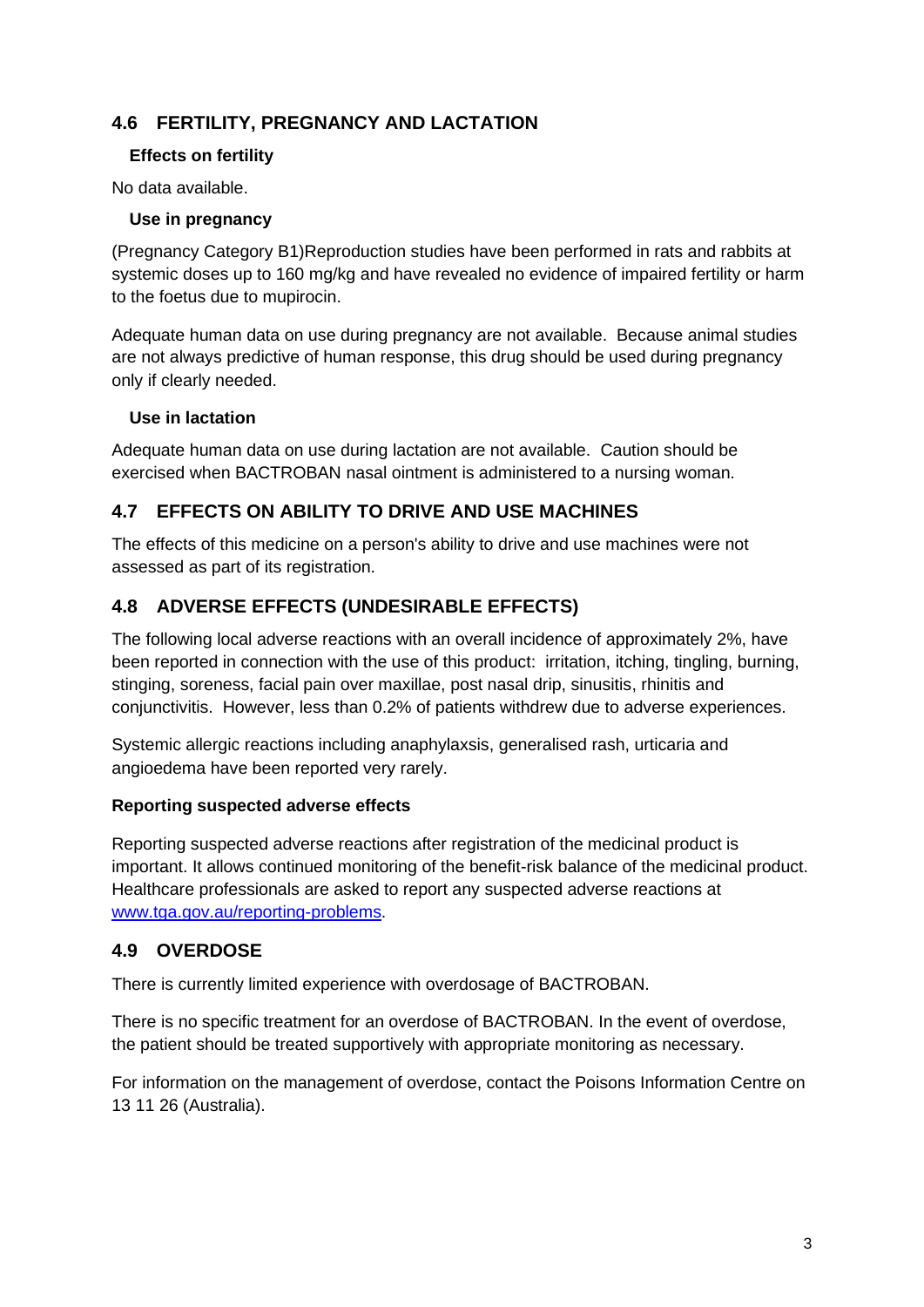# **5 PHARMACOLOGICAL PROPERTIES**

### **5.1 PHARMACODYNAMIC PROPERTIES**

#### **Mechanism of action**

Mupirocin inhibits bacterial protein synthesis by reversibly and specifically binding to bacterial isoleucyl transfer - RNA synthetase. It shows no cross resistance with other commonly used and clinically important antibiotics.

*In vitro* mupirocin is active mainly against Gram positive aerobes including *Staphylococcus aureus* (including MRSA positive strains), *Staphylococcus saprophyticus, Staphylococcus epidermidis, Streptococcus pyogenes, Streptococcus viridans, Streptococcus agalactiae, and* Streptococcus *pneumoniae*.

Group D Streptococci (including *S. faecalis* and *S. faecium*), are much less sensitive to mupirocin. Most Gram negative organisms (except for *H.influenzae,* Neisseria and Branhamella) and anaerobes (including *Propionibacterium acnes*) are not sensitive to mupirocin.

#### **Clinical trials**

No data available.

### **5.2 PHARMACOKINETIC PROPERTIES**

This formulation has been designed as appropriate for use in the interior nares. Limited data are available on the absorption of mupirocin following intranasal application in adults. Adverse effects from continued absorption from the nose cannot be ruled out.

Mupirocin is absorbed in neonates and premature infants following intranasal administration of mupirocin ointment. In clinical studies of neonates, intranasal administration of mupirocin for up to 5 days was well tolerated. The safety of courses lasting longer than 5 days in neonates and infants has not been studied.

If absorption occurs, mupirocin will be quickly hydrolysed to the antimicrobially inactive metabolite monic acid which is rapidly cleared from the body.

No evidence of contact sensitization has been demonstrated with the white soft paraffin ointment formulation of mupirocin (BACTROBAN nasal ointment).

Whilst mupirocin successfully eradicates *S. aureus* colonisation of the nasal mucosa there are currently insufficient data to determine the frequency of, and time to, recolonisation.

## **5.3 PRECLINICAL SAFETY DATA**

#### **Genotoxicity**

No data available.

#### **Carcinogenicity**

No data available.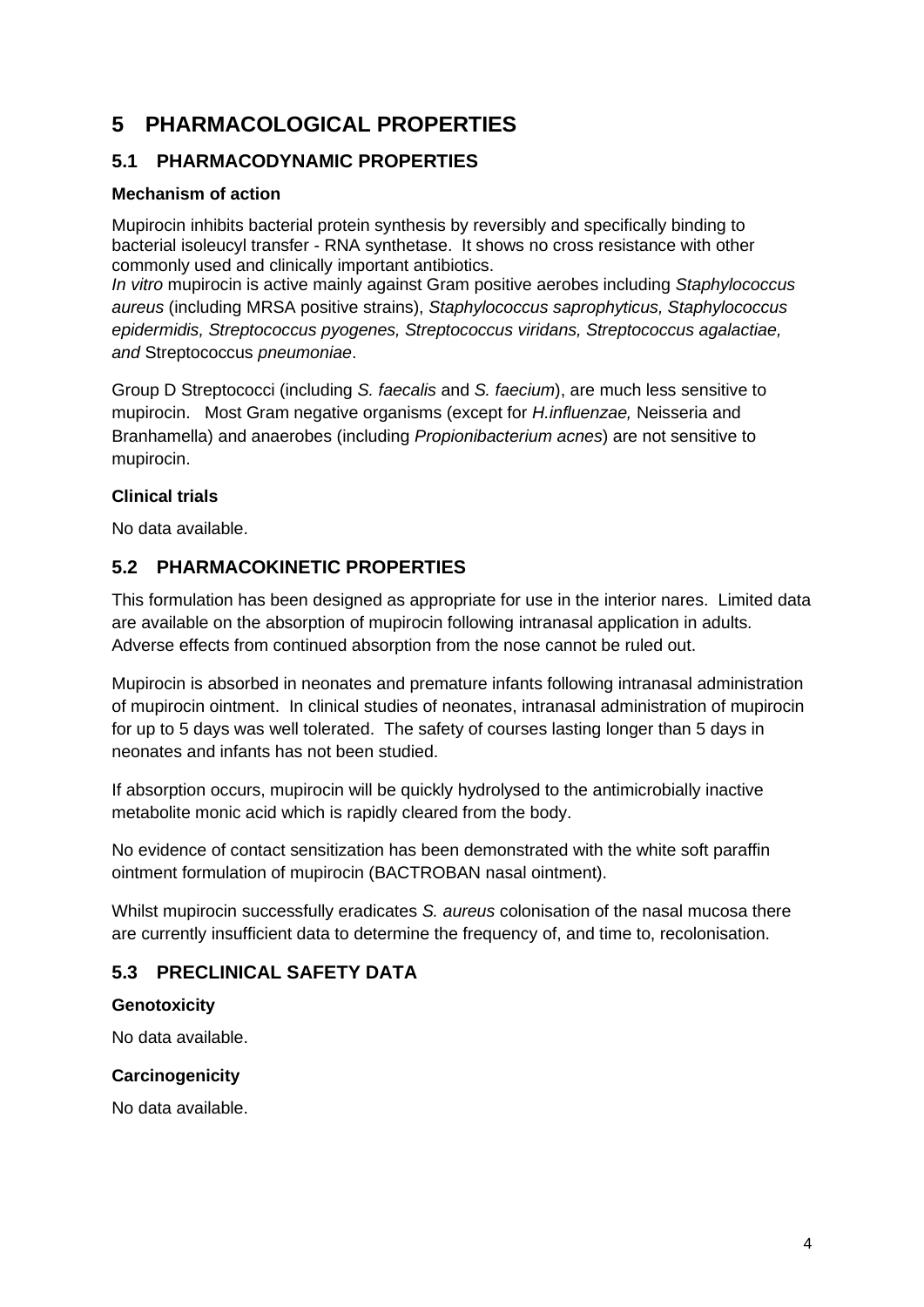# **6 PHARMACEUTICAL PARTICULARS**

## **6.1 LIST OF EXCIPIENTS**

Bis-disglyceryl polyacyladipate-2

White soft paraffin.

### **6.2 INCOMPATIBILITIES**

See Section 4.5 INTERACTIONS WITH OTHER MEDICINES AND OTHER FORMS OF INTERACTIONS.

## **6.3 SHELF LIFE**

In Australia, information on the shelf life can be found on the public summary of the Australian Register of Therapeutic Goods (ARTG). The expiry date can be found on the packaging.

## **6.4 SPECIAL PRECAUTIONS FOR STORAGE**

## **6.5 STORE BELOW 25°C.NATURE AND CONTENTS OF CONTAINER**

BACTROBAN (mupirocin) nasal ointment 2% is supplied in 3 g tubes.

## **6.6 SPECIAL PRECAUTIONS FOR DISPOSAL**

Any product remaining at the end of treatment should be discarded.

In Australia, any unused medicine or waste material should be disposed of by taking to your local pharmacy.

## **6.7 PHYSICOCHEMICAL PROPERTIES**

Mupirocin is a naturally occurring antibiotic, produced by fermentation of the organism Pseudomonas fluorescens.

The chemical name is: 9-4-{5S-(2S,3S-epoxy-5S-hydroxy-4S-methylhexyl)-3R,4Rdihydroxytetrahydropyran-2S-y1}-3-methylbut-2-(E)-enoyloxy- nonanoic acid.

### **Chemical structure**



## **CAS number**

The CAS number for mupirocin is 12550-69-0.

# **7 MEDICINE SCHEDULE (POISONS STANDARD)**

Schedule 4 – Prescription Only Medicine